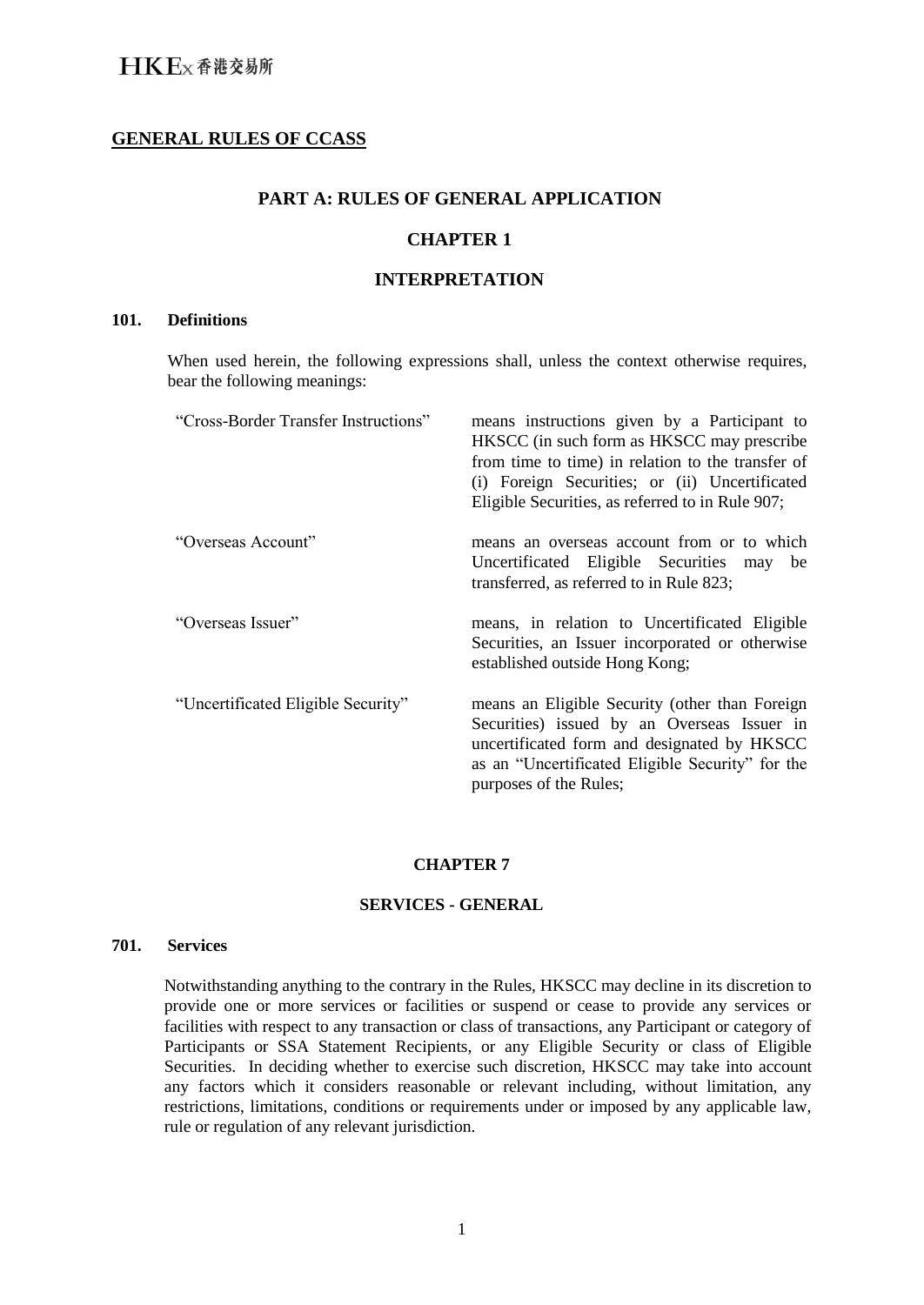# **HKE**x 香港交易所

#### **703. Arrangements with other entities**

HKSCC may from time to time, in its own right and/or as agent for Participants, enter into or be required to enter into arrangements with other entities, or to obtain or receive the services or assistance of such entities in order to provide or otherwise to facilitate the provision of, any CCASS services and facilities to Participants upon such terms and conditions as it may agree with such entities. When using any such CCASS services and facilities, Participants shall comply with and be bound by, and all transactions relating to such CCASS services and facilities shall also be subject to, the terms and conditions of the relevant arrangements and all the other applicable rules, regulations, procedures, requirements and directions made, issued or prescribed under the arrangements, as notified to the Participants or otherwise set out in the Operational Procedures. Where applicable, Participants shall upon request provide HKSCC, any entity it has entered into relevant arrangement with or such other persons as HKSCC may specify with such agreements, confirmations, acknowledgements, declarations or authorizations (i) as HKSCC may require for the provision of the relevant services; or (ii) as HKSCC may be required to obtain or provide under any terms and conditions relating to the relevant arrangement.

# **CHAPTER 8**

# **DEPOSITORY AND CUSTODIAN SERVICES**

#### **803. Eligible Securities deposited to be freely transferable**

In relation to Foreign Securities which are credited to a Participant's Stock Account, that Participant covenants, represents and warrants to HKSCC that :-

- (i) in the case of a certificated security, (a) the certificate is genuine and has not been materially altered; (b) the Participant does not know of any fact that might impair the validity of the security; (c) there is no adverse claim to the security; and (d) there is no restriction on the transfer of such certificated security;
- (ii) in the case of an uncertificated security, (a) there is no adverse claim to the security; and (b) there is no restriction on the transfer of such uncertificated security;
- (iii) in the case of the Foreign Securities held in HKSCC's account with The Depository Trust Company or its successor or assignee, such Foreign Securities are Eligible U.S. Securities; and
- (iv) it shall furnish HKSCC with any information as HKSCC may require in order to comply with any request made of it by any tax authority for information in connection with the preceding representations and warranties in this Rule 803 or any other matter required by applicable law.

In relation to Uncertificated Eligible Securities which are credited to a Participant's Stock Account, including but not limited to Uncertificated Eligible Securities credited to a Participant's Stock Account directly by or from the relevant Overseas Issuer, a principal or branch share registrar or such other authorized agents or representatives of the relevant Overseas Issuer or any other intermediaries having relevant authority to do so under applicable laws or arrangements (as the case may be), that Participant covenants, represents and warrants to HKSCC that: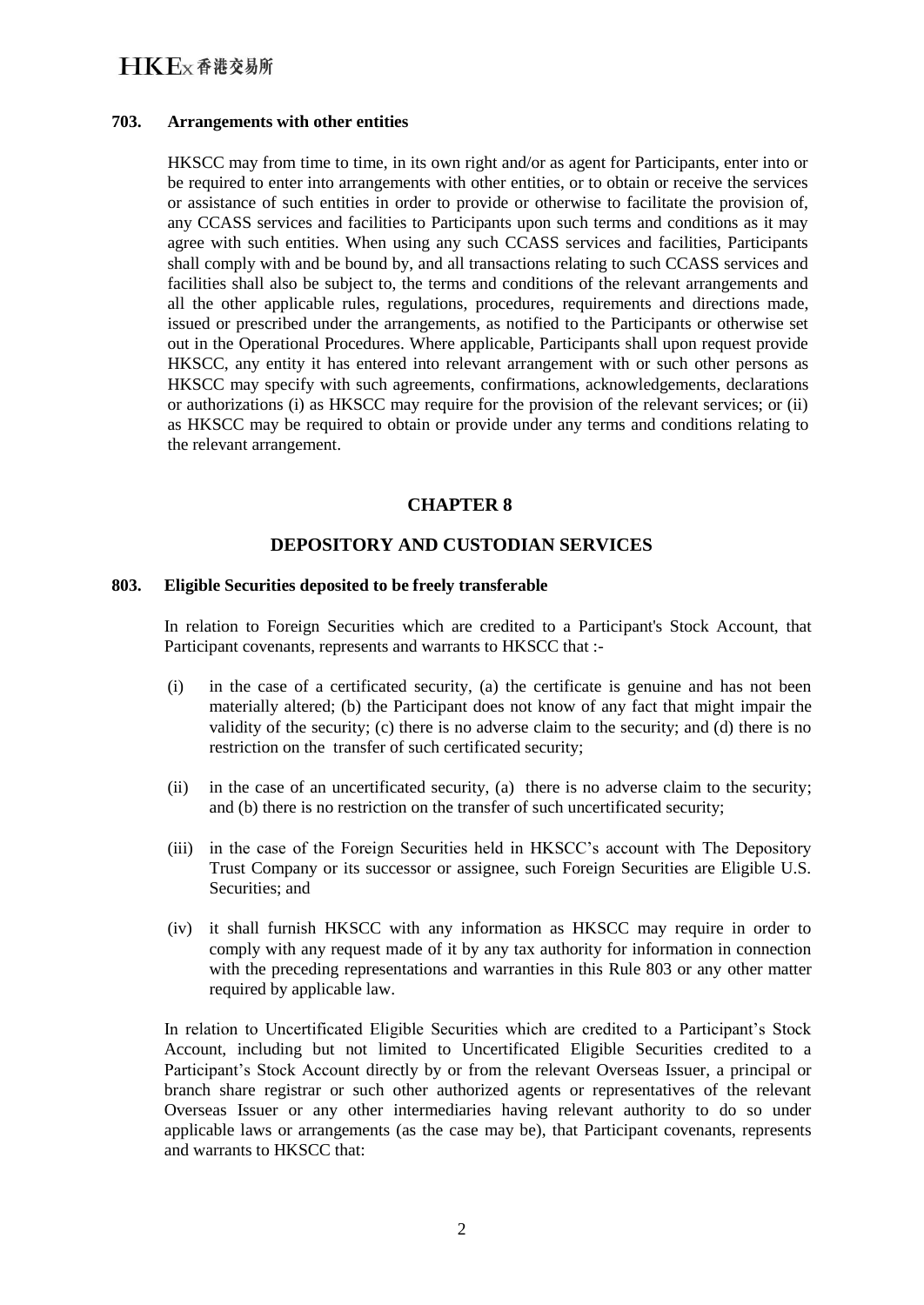- (i) the Participant does not know of any fact that might impair the validity of such Uncertificated Eligible Securities and has full authority to receive, deal with and give instructions, authorizations or declarations in respect of them;
- (ii) there is no adverse claim to such Uncertificated Eligible Securities and there is no restriction on the transfer of such Uncertificated Eligible Securities; and
- (iii) it shall furnish HKSCC with any information as HKSCC may require in order to:
	- (a) provide the services in respect of the Uncertificated Eligible Securities;
	- (b) comply with any request made of it by any tax authority for information in connection with the preceding representations and warranties in this Rule 803 or any other matter required by applicable law:
	- (c) comply with any request made of it by any competent regulator or authority for information in connection with the Uncertificated Eligible Securities or any other matter required by applicable law; and
	- (d) comply with any request of the relevant Overseas Issuer, a principal or branch share registrar or such other authorized agents or representatives of the relevant Overseas Issuer or any other relevant intermediaries (as the case may be) as required by applicable law or the applicable arrangement in relation to the provision of services in respect of Uncertificated Eligible Securities.

## **823. Custodian Services in relation to Uncertificated Eligible Securities**

Uncertificated Eligible Securities are held by HKSCC for the account of Participants recorded in computerized form by the CCASS Depository.

Physical deposit of Uncertificated Eligible Securities with and physical withdrawal of Uncertificated Eligible Securities from the CCASS Depository are not available. Accordingly, Rules relating to the physical deposit and withdrawal of securities are not applicable to Uncertificated Eligible Securities.

Participant that wishes to transfer Uncertificated Eligible Securities from an overseas account (the "Overseas Account") maintained with an entity which performs or assists in performing depository, custodian, sub-custodian or related services outside Hong Kong and which is acceptable to HKSCC to its Stock Account with CCASS (or vice versa) will be required to provide a Cross-Border Transfer Instruction in accordance with the Operational Procedures.

Uncertificated Eligible Securities may be credited to and debited from a Participant's Stock Account as a result of (a) allocation following a successful application for New Issue Shares in a New Issue in relation to the relevant Overseas Issuer; (b) clearing and settlement of Exchange Trades relating to Uncertificated Eligible Securities; (c) clearing and settlement of Cross-Border Transfer Instructions; and (d) the provision of any other services by HKSCC in relation to Uncertificated Eligible Securities to the Participant.

Save as otherwise provided in the Rules, HKSCC acknowledges and confirms that it has no proprietary interest in Uncertificated Eligible Securities to the extent they are credited to the Stock Account of a Participant.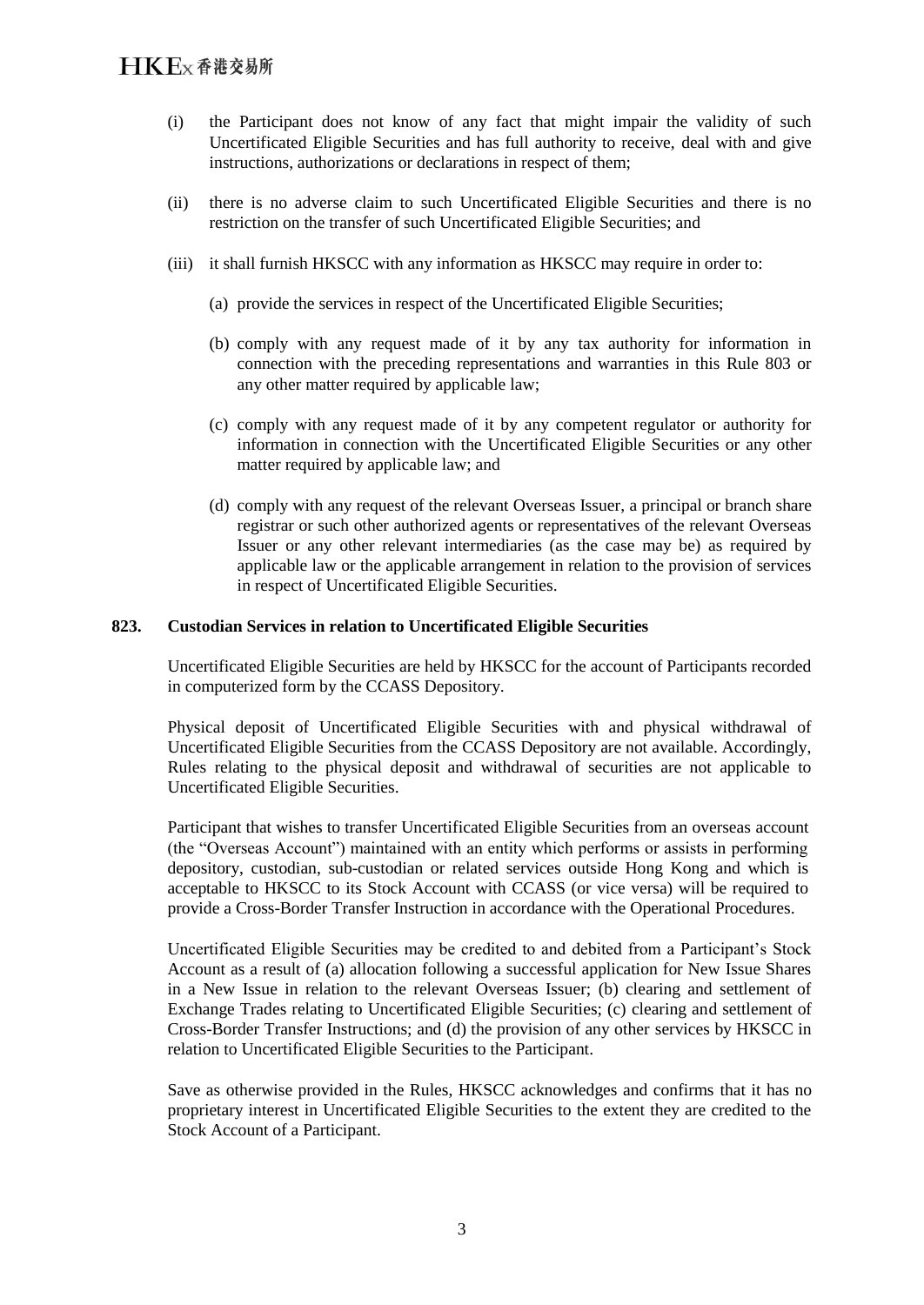HKSCC does not guarantee the title to any Uncertificated Eligible Securities held through it in any manner. Further, HKSCC shall have no obligation to enforce any rights on behalf of Participants in respect of Uncertificated Eligible Securities.

Participants confirm and agree that their title or interest in and entitlements to Uncertificated Eligible Securities (whether legal, equitable or otherwise) shall be subject to the applicable law of the relevant jurisdiction.

Where Uncertificated Eligible Securities of Participants are held through HKSCC in any manner, each Participant covenants, represents and warrants to HKSCC that:

- (a) it shall not raise any claims (whether in contract, tort or otherwise) against HKSCC arising from or relating to any form of tax, duty, fine or penalty imposed or levied on or in respect of the Uncertificated Eligible Securities under any applicable law or regulation, whether or not HKSCC is involved in any tax collection, withholding or related arrangement; and
- (b) unless HKSCC otherwise agrees, it shall only give voting or other instructions to HKSCC and not directly to the Overseas Issuer or its principal or branch share registrar (if any).

## **CHAPTER 9**

## **CLEARING SERVICES**

#### **907. Clearance of other transactions: Cross-Border Transfer Instructions**

Each Participant that wishes (i) Foreign Securities to be transferred from an account of a person (other than HKSCC or the Nominee) with an Appointed Depositary to HKSCC's account or the Nominee's account with that Appointed Depositary (or vice versa); or (ii) Uncertificated Eligible Securities to be transferred from an Overseas Account to its Stock Account with CCASS (or vice versa), must complete and submit to HKSCC an instruction form in the form prescribed by HKSCC from time to time (stamped with the company chop, if applicable). The completed and signed form must be submitted to HKSCC at the CCASS Depository for processing by HKSCC.

# **CHAPTER 11**

# **NOMINEE SERVICES**

#### **1101. Scope and extent of nominee and similar services**

Subject to the Rules, in respect of Eligible Securities held in custody or recorded in the CCASS Depository or in an Appointed Depositary (as the case may be) and credited to the Stock Accounts of Participants and in respect of New Issue Shares, HKSCC may from time to time provide nominee and similar services to Participants in such manner and to such extent and at such times as it considers appropriate. The services may include :

(iii) the appointment of Participants or persons nominated by Participants as proxies or representatives of HKSCC or the Nominee for the purposes of attending and voting at meetings of holders of such Eligible Securities or other similar purposes, and in respect of Uncertificated Eligible Securities (where applicable or where the applicable laws,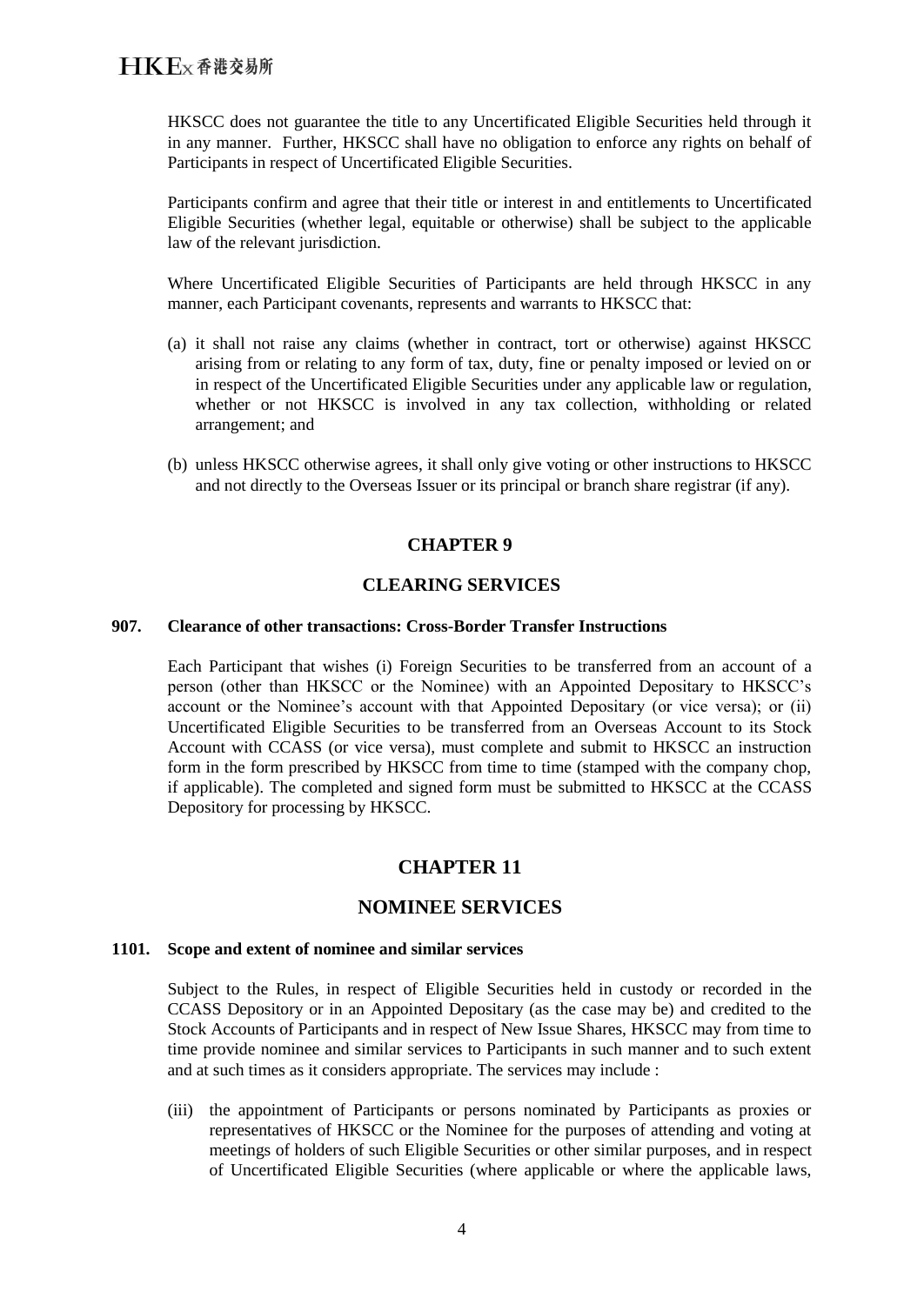rules or regulations so permit or require), the communication or passing on of any voting or other instructions, proxy nominations or appointments or all other authorizations, declarations, requests or information received from Participants to the Overseas Issuer or its authorized agents or representatives including the Issuer's principal or branch share registrar;

Subject to the Rules, a Clearing Participant or Custodian Participant may, in respect of Eligible Securities held in custody or recorded in the CCASS Depository or in an Appointed Depositary (as the case may be) and credited to the SSA with Statement Service of the Participant, authorize its SSA Statement Recipient to use voting services and give voting instructions to HKSCC in relation to such Eligible Securities for the account of the Participant. Where the Participant has authorized its SSA Statement Recipient to give voting instructions in relation to such Eligible Securities as aforesaid, the Participant itself shall not give voting instructions in relation to such Eligible Securities. For these purposes, voting instructions include instructions to make demand poll requests and instructions to appoint person nominated by SSA Statement Recipient to attend meetings. HKSCC may from time to time provide the following voting services to SSA Statement Recipient for the account of the Clearing Participant or Custodian Participant in such manner and to such extent and at such times as HKSCC considers appropriate:

(ii) the appointment of SSA Statement Recipients or persons nominated by SSA Statement Recipients for the account of Clearing Participants or Custodian Participants as proxies or representatives of HKSCC or the Nominee for the purposes of attending and voting at meetings of holders of such Eligible Securities or other similar purposes, and in respect of Uncertificated Eligible Securities (where applicable or where the applicable laws, rules or regulations so permit or require), the communication or passing on of any voting or other instructions, proxy nominations or appointments or all other authorizations, declarations, requests or information received from SSA Statement Recipients to the Overseas Issuer or its authorized agents or representatives including the Issuer's principal or branch share registrar.

In respect of Uncertificated Eligible Securities, unless HKSCC otherwise agrees, a Participant shall only give voting or other instructions to HKSCC and not directly to the Overseas Issuer or its principal or branch share registrar (if any). Further, where appropriate arrangements have been put in place, the transmission of corporate and other communications in respect of Uncertificated Eligible Securities to Participants directly by the principal or a branch share registrar of an Overseas Issuer (or vice versa) may be made. Such procedures and arrangements are as set out in the Operational Procedures or as HKSCC may from time to time prescribe. HKSCC may also specify rules and procedures in relation to the treatment of and services available for Uncertificated Eligible Securities in light of the circumstances of a particular case and the applicable laws and regulations of the relevant jurisdiction.

#### **1103. Agents to provide nominee and similar services**

HKSCC may from time to time appoint or instruct one or more banks, custodians, trust companies, nominee companies, registrars, subsidiary companies, intermediaries or such other entities to provide or to assist in the provision of any of the nominee and similar services contemplated herein. For the avoidance of doubt, HKSCC may also appoint any Appointed Depositary for such purpose.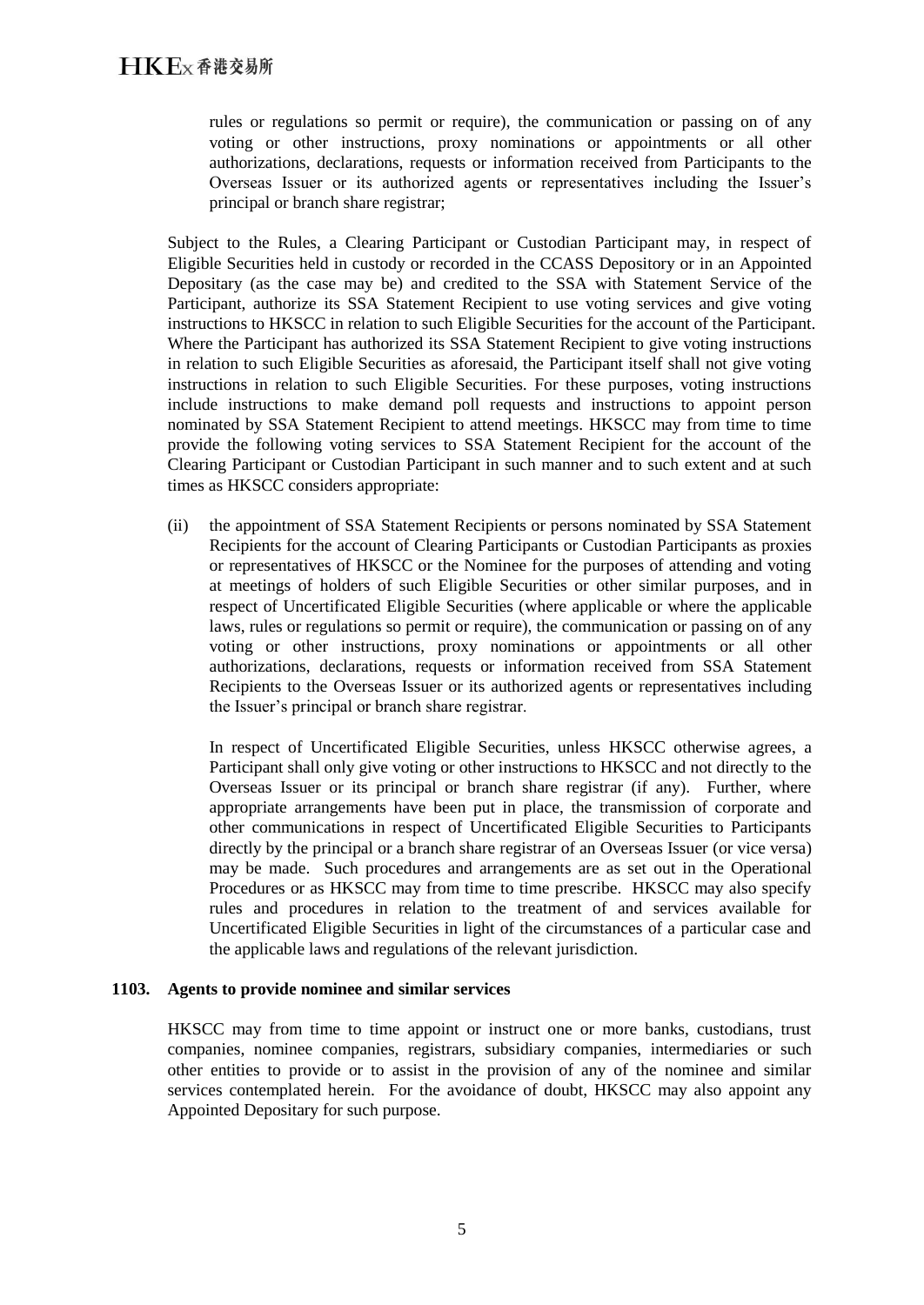HKSCC shall be entitled to determine the terms and conditions upon which any person or entity appointed or instructed shall act, including, but not limited to, the scope of nominee and similar services to be rendered by it and the procedures to be adopted in relation thereto.

Participants shall comply with such procedures of the person or entity appointed or instructed relating to the provision of nominee and similar services as shall from time to time be notified by HKSCC or otherwise specified in the Operational Procedures.

Without affecting the generality of the above or Rule 703, in the provision of nominee and similar services in respect of Uncertificated Eligible Securities, HKSCC or the Nominee may enter into or be required to enter into arrangements with the relevant Overseas Issuer (or its agents or representatives) to obtain or receive its assistance in order to provide or otherwise to facilitate the provision of nominee and similar services to Participants upon such terms and conditions as HKSCC or the Nominee may agree. When using any such nominee or similar services, Participants shall comply with and be bound by the terms and conditions of the relevant arrangements and all the other applicable procedures made under the arrangements, as notified to the Participants from time to time or otherwise set out in the Operational Procedures. Where applicable, Participants shall upon request provide HKSCC, the Nominee, any entity it has entered into relevant arrangement with or such other persons as HKSCC may specify with such agreements, confirmations, acknowledgements, declarations or authorizations (i) as HKSCC or the Nominee may require for the provision of the relevant services; or (ii) as HKSCC may be required to obtain or provide under any terms and conditions relating to the relevant arrangement.

# **1108. HKSCC not liable**

Without prejudice to any liability HKSCC may have in respect of anything not done or not omitted to be done in good faith on its part, if HKSCC or its nominee shall be unable to exercise rights or entitlements (including, without limitation, voting rights) or to participate in actions, transactions or other matters affecting all or any Eligible Securities held in CCASS or by an Appointed Depositary due to:

- (i) limitations on the exercise of or participation in such rights or actions by HKSCC or its nominee imposed by law, the issuer of the Eligible Security, the Depositary, the person initiating or responsible for such actions or any other competent authority; or
- (ii) if HKSCC receives insufficient notice of such rights or actions to enable it (using its best endeavours) to take all relevant steps in time in relation to the exercise of or participation in such rights or actions as contemplated herein; or
- (iii) any act, omission, default, failure, delay or inadequacy of performance of any of the agents, representatives or intermediaries of the Issuer of the Eligible Security (including its principal or branch share registrar) or any entity it has entered into arrangement with for the purposes of provision of any services under the Rules; or
- (iv) any limitation, restriction, moratorium, suspension or deprivation of voting rights or rights to receive dividends or any other rights or entitlements under any applicable law or regulation or the constitutional documents of the Issuer of the Eligible Security or a competent regulator or authority;

HKSCC, the Exchange, and a recognized exchange controller which is the controller of HKSCC shall be under no obligation and shall be relieved from any further obligation whatsoever to provide for the exercise of or participation in such rights or actions to Participants and shall not be liable to Participants in any manner whatsoever.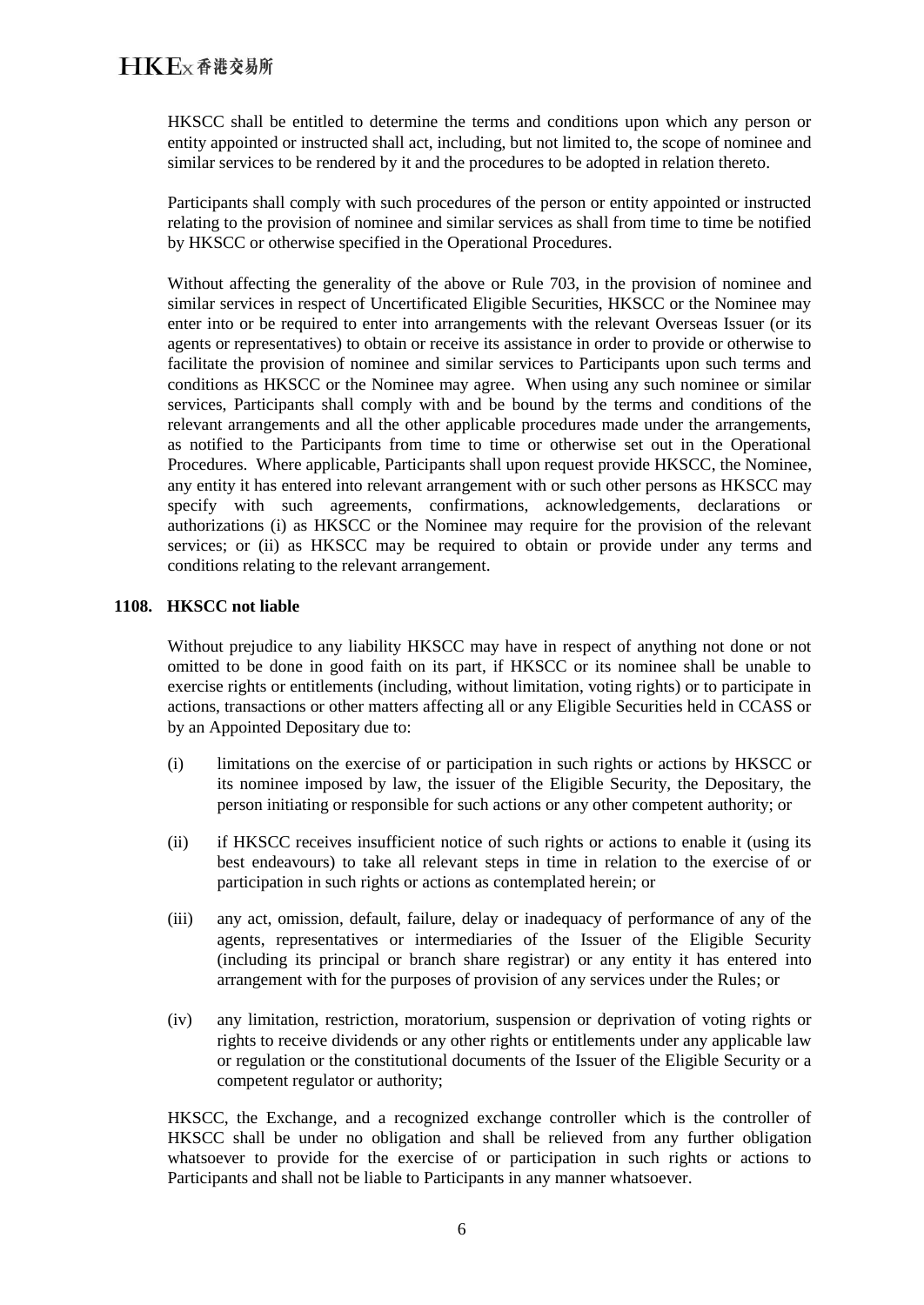## **CHAPTER 19**

## **INDEMNITY**

#### **1901. Scope of indemnity**

Each Participant shall indemnify HKSCC, the Exchange, and a recognized exchange controller which is the controller of HKSCC and their respective agents, nominees, representatives, officers and employees and hold each of them harmless against all costs, fees, expenses, liabilities, taxes, assessments, losses, fines, penalties, and damages of any nature whatsoever (including the interest accrued to any such amount) suffered or incurred by any of them directly or indirectly as a result of or in connection with the following matters (except where HKSCC is guilty of anything not done or not omitted to be done in good faith on its part and is directly responsible for the losses etc.):

- (viiia) anything done, omitted or suffered by HKSCC, its agents, nominees, representatives, officers and employees under, arising out of, in connection with or otherwise related to Cross-Border Transfer Instructions given by the Participant;
- (x) any action by HKSCC or its agents, nominees, representatives, officers and employees in respect of Eligible Securities held or recorded in CCASS or by an Appointed Depositary, taken in good faith to comply with any law, decree, regulation or order of any government, competent authority or any court or tribunal; and

# **CHAPTER 21**

# **DUTIES AND LIABILITIES OF HKSCC**

## **2104. HKSCC not to be liable**

In the absence of anything not done or not omitted to be done in good faith on the part of HKSCC, HKSCC, the Exchange, and a recognized exchange controller which is the controller of HKSCC shall have no liability for any losses, costs (including legal costs), charges, assessments and damages of any nature whatsoever suffered or incurred directly or indirectly as a result of or in connection with the following matters:

- (iv) any delays, acts or omissions of any Designated Bank of, or of any operator of, any clearing house for an Eligible Currency or of any institution or person providing clearing and settlement services in any Eligible Currency or the insolvency of any of the foregoing;
- (vii) any system used by HKSCC, or any third party system upon which HKSCC is reliant in the operation of CCASS or the settlement and/or clearance of transactions involving Foreign Securities or Uncertificated Eligible Securities is not millennium compliant or is otherwise unable to exchange date information, a Participant fails to conduct appropriate tests of any system on its own or with other systems to ensure it is millennium compliant, or any failure by HKSCC to obtain appropriate warranties, certificates or other commitments from any system's supplier or a failure to take any steps to enforce the same. For these purposes millennium compliant means that the system can handle date information before, during and after 1 January 2000, the advent of the year 2000 and leap years and the new century does not cause the system to cease functioning accurately or to be interrupted and the system responds to two